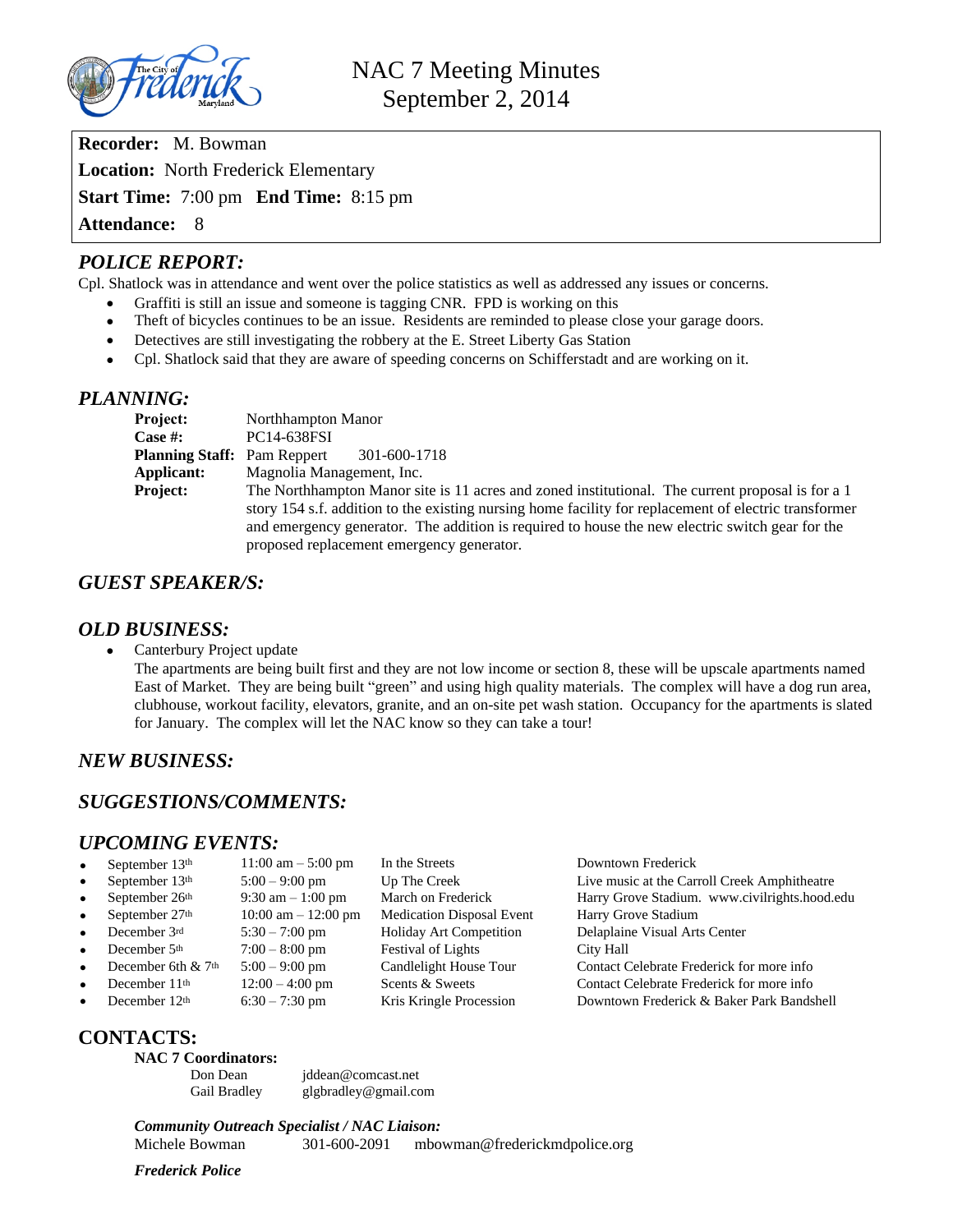| Sgt. Mike Lee     | 301-600-2097 |
|-------------------|--------------|
| Cpl. Jon Shatlock | 301-600-6253 |

[mlee1@frederickmdpolice.org](mailto:mlee1@frederickmdpolice.org) jshatlock@frederickmdpolice.org

*Codes Enforcement*

#### **NAC 7 MEETINGS – 7:00 pm North Frederick Elementary**

October 7<sup>th</sup> – Bicycle / Pedestrian Committee December 2nd - Chief Pouget/Department of Fire & Rescue

301-600-3832 dviolette@cityoffrederick.com

## **FREDERICK POLICE DEPARTMENT**

**Emergency:** 911 **Non-Emergency:** 301-600-2100 **Anonymous Crime Tips** 301-600 TIPS (8477) – phone 240-674-TIPS (8477) - text [fpdcrimetip@frederickmdpolice.org](mailto:fpdcrimetip@frederickmdpolice.org) **Drug Tip Line** 301-600-2246 fpddrugtip@frederickmdpolice.org

| <b>CALL TYPE</b>               |              | Jan                                | Feb                              | Mar                                  | Apr                              | <b>May</b>                         | June                                 | <b>July</b>                        | Aug                                  | <b>Sept</b>                      | Oct                              | <b>Nov</b>                         | <b>Dec</b>                           |
|--------------------------------|--------------|------------------------------------|----------------------------------|--------------------------------------|----------------------------------|------------------------------------|--------------------------------------|------------------------------------|--------------------------------------|----------------------------------|----------------------------------|------------------------------------|--------------------------------------|
| <b>Calls For Service</b>       | 2011         | 521                                | 461                              | 551                                  | 509                              | 354                                | 385                                  | 543                                | 529                                  | 559                              | 489                              | 472                                | 396                                  |
|                                | 2012         | 393                                | 457                              | 507<br>529                           | 432                              | 487                                | 448                                  | 377                                | 438                                  | 517<br>553                       | 554                              | 502                                | 488                                  |
|                                | 2013<br>2014 | 558<br>550                         | 423<br>467                       | 555                                  | 516<br>616                       | 543<br>583                         | 545<br>630                           | 538<br>644                         | 552<br>629                           |                                  | 597                              | 535                                | 521                                  |
| Patrol Checks (proactive)      | 2011         | 104                                | 69                               | 101                                  | 55                               | $\overline{29}$                    | $\overline{34}$                      | 46                                 | 36                                   | 55                               | 62                               | 55                                 | 31                                   |
|                                | 2012         | 41                                 | 23                               | 41                                   | 34                               | 41                                 | 48                                   | 34                                 | 48                                   | 60                               | 69                               | 84                                 | 65                                   |
|                                | 2013<br>2014 | 80<br>53                           | 54<br>37                         | 66<br>55                             | 77<br>93                         | 62<br>77                           | 40<br>92                             | 54<br>79                           | 50<br>73                             | 55                               | 47                               | 49                                 | 57                                   |
| Traffic Stops (proactive)      | 2011         | 122                                | 113                              | 115                                  | 97                               | 63                                 | 38                                   | 103                                | 101                                  | 95                               | 95                               | 106                                | 88                                   |
|                                | 2012         | 77                                 | 130                              | 126                                  | 81                               | 74                                 | 51                                   | 36                                 | 60                                   | 82                               | 96                               | 108                                | 115                                  |
|                                | 2013<br>2014 | 132<br>95                          | 108<br>87                        | 111<br>131                           | 74<br>101                        | 80<br>98                           | 72<br>71                             | 74<br>110                          | 67<br>110                            | 59                               | 102                              | 101                                | 97                                   |
| <b>Calls Minus Above</b>       | 2011         | 295                                | 279                              | 335                                  | 357                              | 262                                | 313                                  | 394                                | 392                                  | 396                              | 332                              | 311                                | 277                                  |
| (proactive)                    | 2012         | 275                                | 304                              | 340                                  | 317                              | 372                                | 349                                  | 307                                | 330                                  | 375                              | 389                              | 310                                | 308                                  |
|                                | 2013         | 346                                | 261                              | 352                                  | 365                              | 401                                | 433                                  | 410                                | 435                                  | 439                              | 448                              | 385                                | 367                                  |
| Alarms                         | 2014<br>2011 | 402<br>$\mathbf{1}$                | 343<br>13                        | 369<br>$\overline{7}$                | 422<br>$\mathbf{1}$              | 408<br>8                           | 467<br>$\overline{4}$                | 455<br>8                           | 446<br>6                             | $\overline{4}$                   | 5                                | $\mathbf{1}$                       | $\mathbf{1}$                         |
|                                | 2012         | 13                                 | 13                               | 15                                   | 21                               | 21                                 | 28                                   | 13                                 | 20                                   | 15                               | 40                               | 17                                 | 20                                   |
|                                | 2013         | 21                                 | 18                               | 19                                   | 11                               | 22                                 | 19                                   | 14                                 | 23                                   | 15                               | 14                               | 20                                 | 17                                   |
|                                | 2014         | 28<br>10                           | 34<br>$\overline{9}$             | 17                                   | 18                               | 13<br>8                            | 29<br>10                             | 20                                 | 11                                   |                                  | $\overline{11}$                  | 10                                 | $\overline{9}$                       |
| <b>Average Calls Per Day</b>   | 2011<br>2012 | 9                                  | 10                               | 11<br>11                             | 12<br>10                         | 12                                 | 11                                   | 13<br>10                           | 13<br>10                             | 13<br>12                         | 12                               | 10                                 | 10                                   |
|                                | 2013         | 11                                 | 8                                | 11                                   | 12                               | 13                                 | 14                                   | 13                                 | 14                                   | 14                               | 14                               | 12                                 | 12                                   |
|                                | 2014         | 12                                 | 10                               | 12                                   | 13                               | 13                                 | 15                                   | 15                                 | 15                                   |                                  |                                  |                                    |                                      |
| 911                            | 2011<br>2012 | 40<br>49                           | 39<br>57                         | 66<br>61                             | 66<br>36                         | 58<br>55                           | 66<br>47                             | $\overline{53}$<br>34              | 58<br>67                             | 73<br>36                         | 64<br>60                         | 49<br>49                           | 39<br>36                             |
|                                | 2013         | 60                                 | 30                               | 73                                   | 58                               | 78                                 | 101                                  | 107                                | 63                                   | 60                               | 81                               | 46                                 | 65                                   |
|                                | 2014         | 48                                 | 41                               | 53                                   | 73                               | 65                                 | 69                                   | 74                                 | 58                                   |                                  |                                  |                                    |                                      |
| Accident, Personal Injury      | 2011         | $\mathbf{1}$                       | $\overline{c}$                   | 3                                    | $\sqrt{2}$                       | $\mathbf{2}$                       | 3                                    | $\mathbf{2}$                       | $\boldsymbol{0}$                     | $\overline{c}$                   | 3                                | $\boldsymbol{0}$                   | $\mathbf{1}$                         |
|                                | 2012<br>2013 | $\overline{0}$<br>$\overline{c}$   | $\overline{c}$<br>$\mathbf{1}$   | $\mathbf{1}$<br>$\overline{c}$       | $\mathbf{2}$<br>$\mathbf{2}$     | $\boldsymbol{0}$<br>$\overline{2}$ | $\mathbf{1}$<br>1                    | $\overline{c}$<br>$\boldsymbol{0}$ | $\mathfrak{2}$<br>$\overline{4}$     | $\mathbf{1}$<br>$\mathbf{1}$     | $\mathbf{1}$<br>2                | $\boldsymbol{2}$<br>$\overline{4}$ | $\overline{c}$<br>3                  |
|                                | 2014         | 1                                  | $\boldsymbol{0}$                 | $\sqrt{2}$                           | $\mathbf{1}$                     | $\boldsymbol{0}$                   | 1                                    | 1                                  | $\boldsymbol{0}$                     |                                  |                                  |                                    |                                      |
| Accident, Property Damage      | 2011         | $\overline{\tau}$                  | $\overline{6}$                   | $\overline{5}$                       | $\overline{5}$                   | $\overline{4}$                     | 6                                    | $\overline{4}$                     | $\overline{7}$                       | $\overline{8}$                   | 9                                | $\overline{\mathbf{3}}$            | 5                                    |
|                                | 2012<br>2013 | $\mathbf{0}$<br>8                  | $\overline{7}$<br>6              | 8<br>3                               | 6<br>5                           | 2<br>10                            | 6<br>3                               | $\overline{4}$<br>3                | 9<br>3                               | 10<br>8                          | 11<br>3                          | 8<br>$\tau$                        | $\boldsymbol{7}$<br>$\,8\,$          |
|                                | 2014         | 10                                 | 6                                | 11                                   | 8                                | $\overline{4}$                     | 8                                    | 3                                  | 6                                    |                                  |                                  |                                    |                                      |
| Accident, Vehicle              | 2011         | 12                                 | $\overline{8}$                   | 13                                   | 10                               | 11                                 | 11                                   | 11                                 | 9                                    | 16                               | 18                               | 5                                  | 8                                    |
|                                | 2012         | 19                                 | 12                               | 19<br>9                              | 13                               | 12                                 | 15                                   | 15                                 | 17                                   | 20                               | 26                               | 18                                 | 19                                   |
|                                | 2013<br>2014 | 25<br>19                           | 14<br>11                         | 24                                   | 16<br>17                         | 18<br>10                           | 16<br>15                             | 8<br>22                            | 16<br>22                             | 14                               | 14                               | 21                                 | 19                                   |
| <b>Alcohol Complaint</b>       | 2011         | $\mathbf{0}$                       | $\mathbf{1}$                     | $\boldsymbol{0}$                     | $\boldsymbol{0}$                 | $\boldsymbol{0}$                   | $\mathbf{1}$                         | $\boldsymbol{0}$                   | $\boldsymbol{0}$                     | $\boldsymbol{0}$                 | $\boldsymbol{0}$                 | $\boldsymbol{0}$                   | $\mathbf{0}$                         |
|                                | 2012         | $\mathbf{0}$                       | $\mathbf{0}$                     | $\boldsymbol{0}$                     | $\mathbf{0}$                     | $\overline{2}$                     | $\boldsymbol{0}$                     | $\boldsymbol{0}$                   | $\boldsymbol{0}$                     | $\boldsymbol{0}$                 | $\boldsymbol{0}$                 | $\boldsymbol{0}$                   | $\mathbf{0}$                         |
|                                | 2013<br>2014 | $\mathbf{0}$<br>$\mathbf{0}$       | $\boldsymbol{0}$<br>$\mathbf{1}$ | $\boldsymbol{0}$<br>$\boldsymbol{0}$ | $\mathbf{0}$<br>$\boldsymbol{0}$ | $\mathbf{0}$<br>$\boldsymbol{0}$   | $\boldsymbol{0}$<br>$\boldsymbol{0}$ | $\mathbf{0}$                       | $\boldsymbol{0}$<br>$\boldsymbol{0}$ | $\Omega$                         | $\Omega$                         | $\overline{0}$                     | $\boldsymbol{0}$                     |
| Assault                        | 2011         | 1                                  | $\overline{c}$                   | 3                                    | $\overline{4}$                   | $\mathbf{1}$                       | $\overline{0}$                       | 3                                  | $\boldsymbol{0}$                     | 6                                | $\sqrt{2}$                       | $\mathbf{1}$                       | $\mathbf{0}$                         |
|                                | 2012         | $\mathbf{0}$                       | 3                                | 5                                    | $\mathbf{2}$                     | $\overline{2}$                     | $\mathfrak{Z}$                       | $\overline{0}$                     | $\sqrt{2}$                           | $\sqrt{2}$                       | $\sqrt{2}$                       | 1                                  | $\mathbf{0}$                         |
|                                | 2013<br>2014 | $\mathbf{1}$<br>6                  | $\overline{c}$<br>3              | $\boldsymbol{0}$<br>3                | $\mathbf{1}$<br>3                | $\overline{4}$<br>$\overline{4}$   | 3<br>$\overline{c}$                  | $\overline{c}$<br>$\mathbf{1}$     | $\mathbf{2}$<br>$\overline{2}$       | $\overline{2}$                   | $\tau$                           | 3                                  | $\overline{4}$                       |
| Burglary, B&E In Progress      | 2011         | $\mathbf{0}$                       | $\overline{0}$                   | $\overline{0}$                       | $\overline{0}$                   | $\boldsymbol{0}$                   | $\boldsymbol{0}$                     | $\overline{0}$                     | $\boldsymbol{0}$                     | $\boldsymbol{0}$                 | $\boldsymbol{0}$                 | $\boldsymbol{0}$                   | $\mathbf{0}$                         |
|                                | 2012         | $\mathbf{0}$                       | $\boldsymbol{0}$                 | $\boldsymbol{0}$                     | $\boldsymbol{0}$                 | 1                                  | $\boldsymbol{0}$                     | $\boldsymbol{0}$                   | $\boldsymbol{0}$                     | $\boldsymbol{0}$                 | $\boldsymbol{0}$                 | $\boldsymbol{0}$                   | $\boldsymbol{0}$                     |
|                                | 2013         | 1                                  | $\boldsymbol{0}$                 | $\boldsymbol{0}$                     | $\boldsymbol{0}$                 | $\mathbf{0}$                       | $\boldsymbol{0}$                     | $\boldsymbol{0}$                   | $\boldsymbol{0}$                     | $\mathbf{1}$                     | $\mathbf{0}$                     | $\mathbf{0}$                       | $\mathbf{0}$                         |
|                                | 2014         | $\overline{0}$                     | $\mathbf{0}$                     | 1                                    | 1                                | $\mathbf{0}$                       | $\overline{0}$                       | $\overline{c}$                     | $\mathbf{2}$<br>1                    |                                  |                                  |                                    |                                      |
| Burglary, Commercial           | 2011<br>2012 | 0<br>$\boldsymbol{0}$              | 2<br>$\boldsymbol{0}$            | $\boldsymbol{0}$<br>$\mathbf{1}$     | 1<br>$\boldsymbol{0}$            | $\bf{0}$<br>$\mathbf{0}$           | 0<br>$\boldsymbol{0}$                | $\boldsymbol{0}$                   | $\boldsymbol{0}$                     | 0<br>$\boldsymbol{0}$            | 1<br>$\overline{4}$              | 0<br>1                             | $\boldsymbol{0}$<br>$\boldsymbol{0}$ |
|                                | 2013         | $\mathbf{1}$                       | $\boldsymbol{0}$                 | 1                                    | $\mathbf{0}$                     | $\boldsymbol{0}$                   | $\boldsymbol{0}$                     | $\boldsymbol{0}$                   | $\boldsymbol{0}$                     | $\mathbf{0}$                     | $\mathbf{0}$                     | $\boldsymbol{0}$                   | $\mathbf{1}$                         |
|                                | 2014         | $\boldsymbol{0}$                   | 1                                | $\boldsymbol{0}$                     | $\boldsymbol{0}$                 | $\mathbf{1}$                       | 1                                    | 1                                  | $\boldsymbol{0}$                     |                                  |                                  |                                    |                                      |
| Burglary, Residential          | 2011<br>2012 | $\overline{2}$<br>$\boldsymbol{0}$ | $\overline{0}$<br>$\mathbf{1}$   | $\overline{0}$<br>$\mathbf{1}$       | $\overline{2}$<br>$\mathbf{2}$   | $\overline{2}$<br>$\boldsymbol{0}$ | $\overline{4}$<br>$\boldsymbol{0}$   | $\overline{3}$<br>$\mathbf{1}$     | $\mathbf{1}$<br>$\boldsymbol{0}$     | $\mathbf{1}$<br>$\boldsymbol{0}$ | $\boldsymbol{0}$<br>$\mathbf{1}$ | $\overline{2}$<br>$\overline{4}$   | $\boldsymbol{0}$<br>$\overline{c}$   |
|                                | 2013         | 3                                  | $\mathbf{1}$                     | $\mathbf{1}$                         | $\sqrt{2}$                       | $\mathbf{1}$                       | $\mathbf{1}$                         | 3                                  | $\mathbf{1}$                         | $\mathbf{2}$                     | $\overline{2}$                   | $\boldsymbol{0}$                   | $\mathbf{1}$                         |
|                                | 2014         | $\sqrt{2}$                         | $\boldsymbol{0}$                 | $\boldsymbol{0}$                     | $\boldsymbol{0}$                 | $\mathbf{1}$                       | $\mathbf{1}$                         | $\mathbf{1}$                       | $\mathbf{1}$                         |                                  |                                  |                                    |                                      |
| <b>Destruction of Property</b> | 2011         | $\overline{2}$<br>$\overline{c}$   | $\overline{3}$                   | $\overline{4}$                       | $\sqrt{6}$                       | $\overline{\mathbf{3}}$<br>$\tau$  | $\overline{\mathbf{3}}$<br>5         | $\overline{7}$                     | $\bf 8$                              | $\ensuremath{\mathsf{3}}$        | 5<br>$\boldsymbol{0}$            | $\overline{3}$<br>$\tau$           | $\overline{4}$<br>9                  |
| /Vandalism                     | 2012<br>2013 | 8                                  | $\mathbf{1}$<br>$\overline{4}$   | 6<br>8                               | 6<br>11                          | $\,8\,$                            | 6                                    | 4<br>$\overline{c}$                | $\overline{4}$<br>14                 | $\overline{4}$<br>6              | $\overline{c}$                   | $\overline{c}$                     | 3                                    |
|                                |              |                                    |                                  |                                      |                                  |                                    |                                      |                                    |                                      |                                  |                                  |                                    |                                      |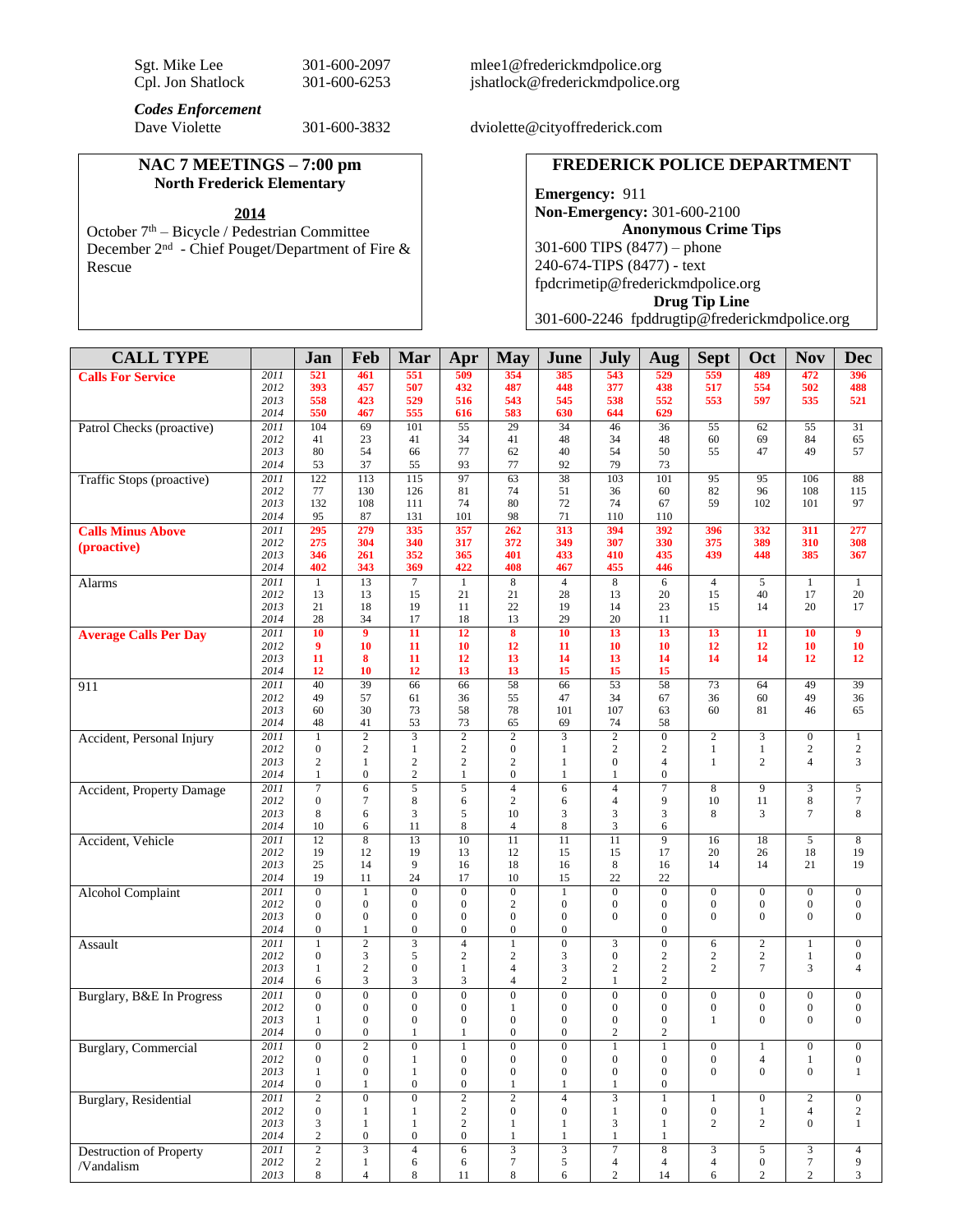|                                | 2014         | 3                                | $\sqrt{2}$              | 5                | $\mathfrak{Z}$   | $\overline{c}$   | 5                       | 3                              | 1                |                              |                    |                                  |                                    |
|--------------------------------|--------------|----------------------------------|-------------------------|------------------|------------------|------------------|-------------------------|--------------------------------|------------------|------------------------------|--------------------|----------------------------------|------------------------------------|
| <b>Discharging Firearm</b>     | 2011         | $\overline{0}$                   | $\overline{0}$          | $\mathbf{1}$     | $\overline{0}$   | $\overline{0}$   | $\boldsymbol{0}$        | $\overline{0}$                 | $\overline{0}$   | $\boldsymbol{0}$             | $\boldsymbol{0}$   | $\overline{0}$                   | $\boldsymbol{0}$                   |
|                                | 2012         | $\mathbf{0}$                     | $\boldsymbol{0}$        | $\boldsymbol{0}$ | $\boldsymbol{0}$ | $\mathbf{0}$     | $\boldsymbol{0}$        | $\boldsymbol{0}$               | $\boldsymbol{0}$ | $\boldsymbol{0}$             | $\boldsymbol{0}$   | $\boldsymbol{0}$                 | $\boldsymbol{0}$                   |
|                                | 2013         | 1                                | $\boldsymbol{0}$        | $\boldsymbol{0}$ | $\boldsymbol{0}$ | $\mathbf{0}$     | $\boldsymbol{0}$        | $\overline{c}$                 | $\boldsymbol{0}$ | $\theta$                     | $\mathbf{0}$       | $\overline{c}$                   | $\mathbf{0}$                       |
|                                | 2014         | 1                                | 1                       | $\boldsymbol{0}$ | 1                | $\mathbf{0}$     | $\boldsymbol{0}$        |                                | $\boldsymbol{0}$ |                              |                    |                                  |                                    |
|                                | 2011         |                                  | $\overline{2}$          | $\boldsymbol{0}$ | $\boldsymbol{0}$ | $\boldsymbol{0}$ | $\boldsymbol{0}$        |                                | $\boldsymbol{0}$ |                              |                    |                                  |                                    |
| Disorderly                     | 2012         | $\boldsymbol{0}$<br>$\mathbf{1}$ | $\sqrt{2}$              | $\boldsymbol{0}$ | $\mathbf{1}$     | $\sqrt{2}$       | $\mathbf{1}$            | $\overline{c}$<br>$\mathbf{1}$ |                  | $\mathbf{1}$<br>$\mathbf{1}$ | 3<br>$\sqrt{2}$    | $\mathbf{1}$<br>$\boldsymbol{0}$ | $\overline{c}$<br>$\boldsymbol{0}$ |
| Conduct/Disturbances / Fights  |              |                                  |                         |                  |                  | $\sqrt{2}$       |                         |                                | 1                | $\overline{c}$               | 3                  |                                  |                                    |
|                                | 2013<br>2014 | $\boldsymbol{0}$                 | $\mathbf{1}$            | $\boldsymbol{0}$ | $\mathbf{1}$     |                  | $\overline{c}$          | 1                              | $\sqrt{2}$       |                              |                    | $\boldsymbol{0}$                 | $\mathbf{1}$                       |
|                                |              | $\boldsymbol{0}$                 | $\overline{4}$          | $\boldsymbol{0}$ | $\overline{4}$   | 1                | $\mathbf{1}$            | $\mathbf{2}$                   | $\boldsymbol{0}$ |                              |                    |                                  |                                    |
| Domestic Assault/Dispute       | 2011         | $\overline{4}$                   | $\boldsymbol{0}$        | $\mathbf{1}$     | $\mathbf{1}$     | $\mathbf{1}$     | $\mathbf{1}$            | $\overline{\mathbf{3}}$        | $\mathbf{1}$     | $\overline{c}$               | $\mathbf{1}$       | $\overline{c}$                   | $\mathbf{1}$                       |
|                                | 2012         | $\mathbf{0}$                     | $\mathbf{1}$            | $\boldsymbol{0}$ | $\boldsymbol{0}$ | $\mathbf{0}$     | $\mathbf{1}$            | $\overline{4}$                 | $\sqrt{2}$       | $\mathbf{2}$                 | $\mathbf{2}$       | $\mathbf{1}$                     | $\,1$                              |
|                                | 2013         | $\boldsymbol{0}$                 | $\mathbf{2}$            | 2                | 2                | 2                | $\overline{c}$          | $\mathbf{1}$                   | $\mathbf{2}$     | 3                            | 1                  | 2                                | $\mathbf{2}$                       |
|                                | 2014         | 1                                | $\mathbf{2}$            | $\sqrt{2}$       | $\mathbf{1}$     | $\boldsymbol{0}$ | $\boldsymbol{0}$        | $\tau$                         | 3                |                              |                    |                                  |                                    |
| <b>Drug Complaint</b>          | 2011         | $\overline{2}$                   | $\overline{0}$          | $\overline{2}$   | $\mathbf{1}$     | $\overline{0}$   | $\mathbf{1}$            | $\overline{0}$                 | $\boldsymbol{0}$ | 1                            | $\boldsymbol{0}$   | $\mathbf{1}$                     | $\boldsymbol{0}$                   |
|                                | 2012         | $\overline{0}$                   | 1                       | $\mathbf{1}$     | $\sqrt{2}$       | $\mathbf{0}$     | 1                       | $\boldsymbol{0}$               | $\boldsymbol{0}$ | $\boldsymbol{0}$             | 1                  | $\boldsymbol{0}$                 | $\mathbf{1}$                       |
|                                | 2013         | $\mathbf{1}$                     | $\boldsymbol{0}$        | 3                | $\mathbf{1}$     | $\mathbf{1}$     | $\boldsymbol{0}$        | $\boldsymbol{0}$               | $\mathbf{2}$     | $\overline{0}$               | $\overline{0}$     | $\mathbf{1}$                     | $\mathbf{1}$                       |
|                                | 2014         | $\mathbf{1}$                     | $\boldsymbol{0}$        | $\boldsymbol{0}$ | $\mathbf{1}$     | 1                | $\overline{c}$          | $\mathbf{2}$                   | 1                |                              |                    |                                  |                                    |
| Graffiti                       | 2011         | $\mathbf{1}$                     | $\mathbf{1}$            | $\overline{2}$   | $\overline{2}$   | $\overline{0}$   | $\mathbf{1}$            | $\overline{\mathbf{3}}$        | $\mathbf{1}$     | $\boldsymbol{0}$             | $\mathbf{0}$       | $\boldsymbol{0}$                 | $\mathbf{0}$                       |
|                                | 2012         | $\boldsymbol{0}$                 | $\mathbf{1}$            | $\boldsymbol{0}$ | $\boldsymbol{0}$ | $\boldsymbol{0}$ | $\mathbf{1}$            | $\mathbf{1}$                   | $\boldsymbol{0}$ | $\mathbf{1}$                 | $\mathbf{1}$       | $\boldsymbol{0}$                 | $\boldsymbol{0}$                   |
|                                | 2013         | $\boldsymbol{0}$                 | $\mathbf{1}$            | 3                | $\boldsymbol{0}$ | $\mathbf{0}$     | $\boldsymbol{0}$        | $\boldsymbol{0}$               | $\boldsymbol{0}$ | $\mathbf{1}$                 | $\overline{0}$     | $\boldsymbol{0}$                 | $\boldsymbol{0}$                   |
|                                | 2014         | $\boldsymbol{0}$                 | $\boldsymbol{0}$        | $\sqrt{2}$       | $\mathfrak{Z}$   | $\mathbf{1}$     | $\overline{4}$          | 8                              | 11               |                              |                    |                                  |                                    |
| Harassment                     | 2011         | $\overline{0}$                   | $\mathbf{1}$            | $\overline{0}$   | $\mathbf{1}$     | $\mathbf{1}$     | $\mathbf{1}$            | $\overline{0}$                 | $\overline{2}$   | $\overline{0}$               | $\overline{3}$     | $\mathbf{1}$                     | $\boldsymbol{0}$                   |
|                                | 2012         | $\mathfrak{2}$                   | $\mathbf{0}$            | $\boldsymbol{0}$ | $\mathbf{0}$     | 1                | $\boldsymbol{0}$        | $\boldsymbol{0}$               | $\boldsymbol{0}$ | $\boldsymbol{0}$             | $\mathbf{1}$       | 1                                | $\mathbf{1}$                       |
|                                | 2013         | $\overline{0}$                   | $\mathbf{1}$            | $\mathbf{1}$     | $\mathbf{1}$     | $\mathbf{1}$     | $\sqrt{2}$              | $\mathbf{1}$                   | $\sqrt{2}$       | $\mathbf{1}$                 | $\overline{0}$     | $\boldsymbol{0}$                 | $\mathbf{1}$                       |
|                                | 2014         | $\boldsymbol{0}$                 | $\boldsymbol{0}$        | $\boldsymbol{0}$ | $\boldsymbol{0}$ | $\mathbf{1}$     | $\sqrt{2}$              | $\boldsymbol{0}$               | $\boldsymbol{0}$ |                              |                    |                                  |                                    |
| Hit and Run, Property          | 2011         | $\overline{5}$                   | $\overline{4}$          | $\mathbf{1}$     | $\overline{2}$   | $\overline{4}$   | $\mathbf{1}$            | $\overline{2}$                 | $\mathbf{1}$     | 6                            | $\overline{4}$     | 1                                | 6                                  |
| Damage & PI                    | 2012         | $\mathfrak{2}$                   | $\sqrt{2}$              | 6                | 3                | $7\phantom{.0}$  | 3                       | 6                              | $\mathbf{1}$     | $\mathbf{2}$                 | $\overline{4}$     | $\overline{4}$                   | $\overline{4}$                     |
|                                | 2013         | 9                                | $\overline{4}$          | $\mathbf{2}$     | 8                | $\sqrt{2}$       | 3                       | $\overline{0}$                 | 3                | 3                            | $\overline{4}$     | 5                                | $\boldsymbol{0}$                   |
|                                | 2014         | $\overline{4}$                   | $\sqrt{2}$              | $\overline{4}$   | $\mathfrak{Z}$   | $\sqrt{5}$       | $\mathbf{1}$            | 4                              | 3                |                              |                    |                                  |                                    |
| Juvenile Complaints            | 2011         | $\sqrt{2}$                       | $\overline{\mathbf{3}}$ | $\overline{2}$   | $\overline{4}$   | $\overline{4}$   | $\overline{\mathbf{5}}$ | 9                              | $\mathbf{1}$     | 8                            | 9                  | 9                                | 10                                 |
|                                | 2012         | 10                               | $\,8\,$                 | $\tau$           | 14               | $\overline{c}$   | 8                       | 5                              | 2                | 3                            | $\overline{c}$     | $\overline{c}$                   | $\overline{4}$                     |
|                                | 2013         | $\boldsymbol{2}$                 | $\sqrt{5}$              | 5                | $\overline{4}$   | $\sqrt{5}$       | $\mathfrak{Z}$          | 5                              | 10               | 18                           | 12                 | 9                                | $\mathfrak{Z}$                     |
|                                | 2014         | 1                                | $\overline{4}$          | $\mathbf{2}$     | $\mathfrak{Z}$   | $\overline{4}$   | 10                      | 3                              | 5                |                              |                    |                                  |                                    |
| Noise Complaint                | 2011         | $\boldsymbol{0}$                 | $\overline{0}$          | $\overline{0}$   | $\overline{0}$   | $\overline{0}$   | $\boldsymbol{0}$        | $\overline{0}$                 | $\overline{0}$   | $\boldsymbol{0}$             | $\boldsymbol{0}$   | $\boldsymbol{0}$                 | $\mathbf{1}$                       |
|                                | 2012         | $\boldsymbol{0}$                 | $\boldsymbol{0}$        | $\boldsymbol{0}$ | $\boldsymbol{0}$ | $\boldsymbol{0}$ | $\boldsymbol{0}$        | $\mathbf{1}$                   | $\boldsymbol{0}$ | $\boldsymbol{0}$             | $\boldsymbol{0}$   | $\boldsymbol{0}$                 | $\boldsymbol{0}$                   |
|                                | 2013         | $\mathbf{0}$                     | $\boldsymbol{0}$        | $\boldsymbol{0}$ | $\boldsymbol{0}$ | $\mathbf{0}$     | $\mathbf{0}$            | $\overline{0}$                 | 1                | $\theta$                     | $\overline{0}$     | $\mathbf{0}$                     | $\boldsymbol{0}$                   |
|                                | 2014         | $\mathbf{0}$                     | $\boldsymbol{0}$        | $\boldsymbol{0}$ | $\boldsymbol{0}$ | $\boldsymbol{0}$ | $\boldsymbol{0}$        | $\boldsymbol{0}$               | $\boldsymbol{0}$ |                              |                    |                                  |                                    |
|                                |              |                                  |                         |                  |                  |                  |                         |                                |                  |                              |                    |                                  |                                    |
| <b>Parking Complaint</b>       | 2011         | $\boldsymbol{0}$                 | $\mathbf{1}$            | $\boldsymbol{0}$ | $\boldsymbol{0}$ | $\mathbf{1}$     | $\boldsymbol{0}$        | $\overline{\mathbf{3}}$        | $\overline{2}$   | $\mathbf{1}$                 | $\sqrt{2}$         | $\boldsymbol{0}$                 | $\boldsymbol{0}$                   |
|                                | 2012         | $\mathbf{0}$                     | $\boldsymbol{0}$        | $\sqrt{2}$       | $\boldsymbol{0}$ | 1                | $\overline{c}$          | $\sqrt{2}$                     | $\sqrt{2}$       | 1                            | $\boldsymbol{0}$   | $\boldsymbol{0}$                 | $\boldsymbol{0}$                   |
|                                | 2013         | $\boldsymbol{0}$                 | $\boldsymbol{0}$        | $\boldsymbol{0}$ | 3                | 1                | 1                       | $\mathbf{1}$                   | $\boldsymbol{0}$ | $\overline{c}$               | $\overline{0}$     | $\overline{0}$                   | $\mathbf{1}$                       |
|                                | 2014         | 1                                | $\boldsymbol{0}$        | $\mathbf{2}$     | $\boldsymbol{0}$ | $\boldsymbol{0}$ | $\boldsymbol{0}$        | $\boldsymbol{0}$               | $\boldsymbol{0}$ |                              |                    |                                  |                                    |
| Robbery, Armed                 | 2011         | $\overline{0}$                   | $\mathbf{1}$            | $\boldsymbol{0}$ | $\overline{0}$   | $\overline{0}$   | $\boldsymbol{0}$        | $\overline{0}$                 | $\overline{0}$   | $\boldsymbol{0}$             | $\boldsymbol{0}$   | $\boldsymbol{0}$                 | $\boldsymbol{0}$                   |
|                                | 2012         | $\boldsymbol{0}$                 | 1                       | $\boldsymbol{0}$ | $\sqrt{2}$       | $\boldsymbol{0}$ | $\boldsymbol{0}$        | $\boldsymbol{0}$               | $\boldsymbol{0}$ | 1                            | $\boldsymbol{0}$   | 1                                | $\boldsymbol{0}$                   |
|                                | 2013         | $\mathbf{0}$                     | $\mathbf{0}$            | $\boldsymbol{0}$ | $\boldsymbol{0}$ | $\mathbf{0}$     | $\boldsymbol{0}$        | $\boldsymbol{0}$               | $\boldsymbol{0}$ | $\mathbf{0}$                 | 2                  | $\overline{0}$                   | $\boldsymbol{0}$                   |
|                                | 2014         | 1                                | $\mathbf{1}$            | $\boldsymbol{0}$ | $\boldsymbol{0}$ | $\boldsymbol{0}$ | $\mathbf{1}$            | $\boldsymbol{0}$               | $\mathbf{1}$     |                              |                    |                                  |                                    |
| Robbery In Progress            | 2011         | $\boldsymbol{0}$                 | $\boldsymbol{0}$        | $\boldsymbol{0}$ | $\overline{0}$   | $\boldsymbol{0}$ | $\boldsymbol{0}$        | $\overline{0}$                 | $\boldsymbol{0}$ | $\boldsymbol{0}$             | $\boldsymbol{0}$   | $\boldsymbol{0}$                 | $\boldsymbol{0}$                   |
|                                | 2012         | $\boldsymbol{0}$                 | $\boldsymbol{0}$        | $\mathbf{0}$     | $\mathbf{0}$     | $\mathbf{0}$     | $\boldsymbol{0}$        | $\boldsymbol{0}$               | $\boldsymbol{0}$ | $\boldsymbol{0}$             | $\boldsymbol{0}$   | 0                                | $\boldsymbol{0}$                   |
|                                | 2013         | $\boldsymbol{0}$                 | $\mathbf{1}$            | $\mathbf{1}$     | $\mathbf{1}$     | $\mathbf{0}$     | $\boldsymbol{0}$        | $\boldsymbol{0}$               | $\boldsymbol{0}$ | $\overline{0}$               | $\boldsymbol{0}$   | $\boldsymbol{0}$                 | $\mathbf{0}$                       |
|                                | 2014         | $\boldsymbol{0}$                 | $\boldsymbol{0}$        | 1                | $\boldsymbol{0}$ | $\boldsymbol{0}$ | $\boldsymbol{0}$        | $\boldsymbol{0}$               | $\boldsymbol{0}$ |                              |                    |                                  |                                    |
| Robbery, Occurred Earlier      | 2011         | $\mathbf{0}$                     | $\overline{0}$          | $\boldsymbol{0}$ | $\overline{0}$   | $\overline{0}$   | $\mathbf{0}$            | $\overline{0}$                 | $\overline{0}$   | $\boldsymbol{0}$             | $\boldsymbol{0}$   | $\boldsymbol{0}$                 | $\boldsymbol{0}$                   |
|                                | 2012         | $\boldsymbol{0}$                 | $\mathbf{0}$            | $\boldsymbol{0}$ | $\boldsymbol{0}$ | $\mathbf{0}$     | $\boldsymbol{0}$        | $\boldsymbol{0}$               | $\boldsymbol{0}$ | $\boldsymbol{0}$             | $\boldsymbol{0}$   | $\mathbf{1}$                     | $\boldsymbol{0}$                   |
|                                | 2013         | $\mathbf{0}$                     | $\mathbf{0}$            | $\boldsymbol{0}$ | $\boldsymbol{0}$ | $\mathbf{1}$     | $\boldsymbol{0}$        | $\boldsymbol{0}$               | $\boldsymbol{0}$ | $\mathbf{0}$                 | $\overline{0}$     | $\boldsymbol{0}$                 | $\boldsymbol{0}$                   |
|                                | 2014         | $\boldsymbol{0}$                 | $\boldsymbol{0}$        | $\boldsymbol{0}$ | $\boldsymbol{0}$ | $\mathbf{0}$     | $\boldsymbol{0}$        | $\boldsymbol{0}$               | $\boldsymbol{0}$ |                              |                    |                                  |                                    |
| Robbery, Strong Arm            | 2011         | $\Omega$                         | $\mathbf{0}$            | $\Omega$         |                  | $\Omega$         |                         | $\overline{0}$                 |                  | $\overline{0}$               | $\boldsymbol{0}$   | 0                                | $\mathbf{0}$                       |
|                                | 2012         | $\boldsymbol{0}$                 | $\boldsymbol{0}$        | $\boldsymbol{0}$ | $\boldsymbol{0}$ | $\boldsymbol{0}$ | $\boldsymbol{0}$        | $\boldsymbol{0}$               | $\boldsymbol{0}$ | $\boldsymbol{0}$             | $\boldsymbol{0}$   | $\boldsymbol{0}$                 | $\boldsymbol{0}$                   |
|                                | 2013         | $\boldsymbol{0}$                 | $\boldsymbol{0}$        | $\boldsymbol{0}$ | $\boldsymbol{0}$ | $\boldsymbol{0}$ | $\boldsymbol{0}$        | $\boldsymbol{0}$               | $\boldsymbol{0}$ | $\overline{0}$               | $\overline{0}$     | $\mathbf{0}$                     | $\mathbf{0}$                       |
|                                | 2014         | $\boldsymbol{0}$                 | $\boldsymbol{0}$        | $\mathbf{0}$     | $\boldsymbol{0}$ | $\mathbf{0}$     | $\boldsymbol{0}$        | $\boldsymbol{0}$               | $\boldsymbol{0}$ |                              |                    |                                  |                                    |
| Sex Offense / Rape             | 2011         | $\boldsymbol{0}$                 | $\overline{2}$          | $\boldsymbol{0}$ | $\boldsymbol{0}$ | $\boldsymbol{0}$ | $\boldsymbol{0}$        | $\mathbf{1}$                   | $\boldsymbol{0}$ | $\mathbf{1}$                 | $\boldsymbol{0}$   | $\overline{c}$                   | $\mathbf{1}$                       |
|                                | 2012         | $\boldsymbol{0}$                 | $\boldsymbol{0}$        | $\boldsymbol{0}$ | $\mathbf{0}$     | $\mathbf{0}$     | $\mathbf{1}$            | 1                              | $\boldsymbol{0}$ | $\boldsymbol{0}$             | $\boldsymbol{0}$   | $\mathbf{1}$                     | $\boldsymbol{0}$                   |
|                                | 2013         | $\mathbf{2}$                     | $\boldsymbol{0}$        | $\sqrt{2}$       | $\boldsymbol{0}$ | $\boldsymbol{0}$ | $\boldsymbol{0}$        | $\boldsymbol{0}$               | $\boldsymbol{0}$ | 1                            | $\boldsymbol{0}$   | $\overline{c}$                   | $\mathbf{1}$                       |
|                                | 2014         | 1                                | $\boldsymbol{0}$        | $\mathbf{1}$     | $\boldsymbol{0}$ | $\boldsymbol{0}$ | $\boldsymbol{0}$        | $\boldsymbol{0}$               | $\boldsymbol{0}$ |                              |                    |                                  |                                    |
| Shooting                       | 2011         | $\overline{0}$                   | $\overline{0}$          | $\overline{0}$   | $\overline{0}$   | $\overline{0}$   | $\overline{0}$          | $\overline{0}$                 | $\overline{0}$   | $\boldsymbol{0}$             | $\mathbf{0}$       | $\boldsymbol{0}$                 | $\boldsymbol{0}$                   |
|                                | 2012         | $\boldsymbol{0}$                 | $\boldsymbol{0}$        | $\boldsymbol{0}$ | $\boldsymbol{0}$ | $\boldsymbol{0}$ | $\boldsymbol{0}$        | $\boldsymbol{0}$               | $\boldsymbol{0}$ | $\boldsymbol{0}$             | $\boldsymbol{0}$   | $\boldsymbol{0}$                 | $\boldsymbol{0}$                   |
|                                | 2013         | $\boldsymbol{0}$                 | $\boldsymbol{0}$        | $\boldsymbol{0}$ | $\boldsymbol{0}$ | $\boldsymbol{0}$ | $\boldsymbol{0}$        | $\boldsymbol{0}$               | $\boldsymbol{0}$ | $\overline{0}$               | $\overline{0}$     | $\overline{0}$                   | $\boldsymbol{0}$                   |
|                                | 2014         | $\boldsymbol{0}$                 | $\boldsymbol{0}$        | $\boldsymbol{0}$ | $\mathbf{0}$     | $\mathbf{0}$     | $\boldsymbol{0}$        | $\boldsymbol{0}$               | $\boldsymbol{0}$ |                              |                    |                                  |                                    |
| Suspicious Activity / Person / | 2011         | 24                               | 14                      | 43               | $\overline{32}$  | $\overline{35}$  | $\overline{22}$         | $\overline{36}$                | 45               | 23                           | 25                 | 36                               | 19                                 |
|                                | 2012         | 19                               | 23                      | 20               | 29               | 23               | 33                      | 31                             | 27               | 33                           | 38                 | 24                               | 29                                 |
| Situation / Vehicle            | 2013         | 43                               | 36                      | 20               | 36               | 37               | 33                      | 32                             | 33               | 29                           | 30                 | 35                               | 29                                 |
|                                | 2014         | 27                               | 23                      | 32               | 37               | 42               | 39                      | 46                             | 46               |                              |                    |                                  |                                    |
|                                | 2011         | $\boldsymbol{0}$                 | $\overline{0}$          | $\overline{0}$   | $\overline{0}$   | $\overline{0}$   | $\overline{0}$          | $\overline{0}$                 | $\boldsymbol{0}$ | $\boldsymbol{0}$             | $\boldsymbol{0}$   | $\overline{0}$                   | $\boldsymbol{0}$                   |
| Stabbing                       | 2012         | $\boldsymbol{0}$                 | $\boldsymbol{0}$        | $\mathbf{1}$     | $\boldsymbol{0}$ | $\boldsymbol{0}$ | $\boldsymbol{0}$        | $\boldsymbol{0}$               | $\boldsymbol{0}$ | $\boldsymbol{0}$             | $\boldsymbol{0}$   | $\boldsymbol{0}$                 | $\boldsymbol{0}$                   |
|                                | 2013         | $\boldsymbol{0}$                 | $\mathbf{0}$            | $\boldsymbol{0}$ | $\boldsymbol{0}$ | $\mathbf{0}$     | $\boldsymbol{0}$        | $\boldsymbol{0}$               | $\boldsymbol{0}$ | $\mathbf{1}$                 | $\overline{0}$     | $\boldsymbol{0}$                 | $\mathbf{1}$                       |
|                                | 2014         | $\boldsymbol{0}$                 | $\boldsymbol{0}$        | $\boldsymbol{0}$ | $\boldsymbol{0}$ | $\boldsymbol{0}$ | $\boldsymbol{0}$        | $\mathbf{1}$                   | $\boldsymbol{0}$ |                              |                    |                                  |                                    |
|                                |              |                                  |                         |                  |                  |                  |                         |                                |                  |                              |                    |                                  |                                    |
| Tampering with a Vehicle       | 2011         | N/A                              | N/A                     | N/A              | N/A              | N/A              | N/A                     | N/A                            | N/A              | N/A                          | N/A                | N/A                              | N/A                                |
|                                | 2012         | $\bf{0}$                         | $\boldsymbol{0}$        | $\boldsymbol{0}$ | 1                | -1               | $\mathbf{1}$            | $\boldsymbol{0}$               | $\mathbf{1}$     | 4                            | $\overline{0}$     |                                  | $\boldsymbol{0}$                   |
|                                | 2013         | $\mathbf{0}$                     | $\boldsymbol{0}$        | $\boldsymbol{0}$ | $\boldsymbol{0}$ | $\boldsymbol{0}$ | 3                       | $\mathbf{2}$                   | $\boldsymbol{0}$ | $\mathbf{1}$                 | $\overline{c}$     | $\boldsymbol{0}$                 | $\boldsymbol{0}$                   |
|                                | 2014         | $\boldsymbol{0}$                 | $\boldsymbol{0}$        | $\boldsymbol{0}$ | $\mathbf{1}$     | $\boldsymbol{0}$ | $\mathbf{1}$            | $\boldsymbol{0}$               | $\boldsymbol{0}$ |                              |                    |                                  |                                    |
| Theft/Stolen/Shoplifting       | 2011         | $\overline{5}$                   | $\overline{6}$          | $\overline{6}$   | $\overline{12}$  | $\overline{8}$   | $\overline{9}$          | $\overline{16}$                | $\overline{16}$  | $\overline{10}$              | $\overline{\bf 8}$ | $\overline{8}$                   | 12                                 |
|                                | 2012         | 9                                | $\,$ 8 $\,$             | 10               | 9                | 11               | 9                       | 8                              | 15               | 19                           | $\tau$             | $10\,$                           | 11                                 |
|                                | 2013         | $\tau$                           | 5                       | 8                | 9                | 18               | 13                      | $22\,$                         | 13               | 19                           | 17                 | 8                                | 6                                  |
|                                | 2014         | 12                               | $\sqrt{4}$              | $\mathfrak s$    | 10               | 12               | 10                      | $\tau$                         | 16               |                              |                    |                                  |                                    |
| Vehicle Theft                  | 2011         | $\boldsymbol{0}$                 | $\overline{0}$          | $\overline{0}$   | $\overline{0}$   | $\overline{2}$   | $\mathbf{1}$            | $\mathbf{1}$                   | $\boldsymbol{0}$ | $\boldsymbol{0}$             | $\boldsymbol{0}$   | 1                                | $\boldsymbol{0}$                   |
|                                | 2012         | 1                                | 1                       | $\sqrt{2}$       | 1                | $\boldsymbol{0}$ | $\boldsymbol{2}$        | $\boldsymbol{0}$               | $\boldsymbol{0}$ | $\boldsymbol{0}$             | $\boldsymbol{0}$   | $\boldsymbol{0}$                 | $\boldsymbol{0}$                   |
|                                | 2013         | $\boldsymbol{0}$                 | $\boldsymbol{0}$        | $\mathbf{1}$     | $\boldsymbol{0}$ | $\boldsymbol{0}$ | $\mathbf{1}$            | $\mathbf{1}$                   | $\boldsymbol{0}$ | $\overline{c}$               | $\boldsymbol{0}$   | $\boldsymbol{0}$                 | $\mathbf{0}$                       |
|                                | 2014         | $\boldsymbol{0}$                 | $\boldsymbol{0}$        | $\boldsymbol{0}$ | $\mathbf{1}$     | $\boldsymbol{0}$ | $\boldsymbol{0}$        | $\mathbf{1}$                   | $\mathbf{1}$     |                              |                    |                                  |                                    |
| Weapon Complaint/Violation     | 2011         | $\boldsymbol{0}$                 | $\overline{0}$          | $\overline{0}$   | $1\,$            | $\overline{0}$   | $\mathbf{1}$            | $\overline{0}$                 | $\mathbf{1}$     | $\boldsymbol{0}$             | $\boldsymbol{0}$   | $\boldsymbol{0}$                 | $\boldsymbol{0}$                   |
|                                | 2012         | $\mathbf{0}$                     | $\mathbf{0}$            | $\boldsymbol{0}$ | $\mathbf{0}$     | $\mathbf{0}$     | $\boldsymbol{0}$        | $\overline{0}$                 | $\boldsymbol{0}$ | $\mathbf{1}$                 | $\overline{0}$     | $\mathbf{0}$                     | $\mathbf{0}$                       |